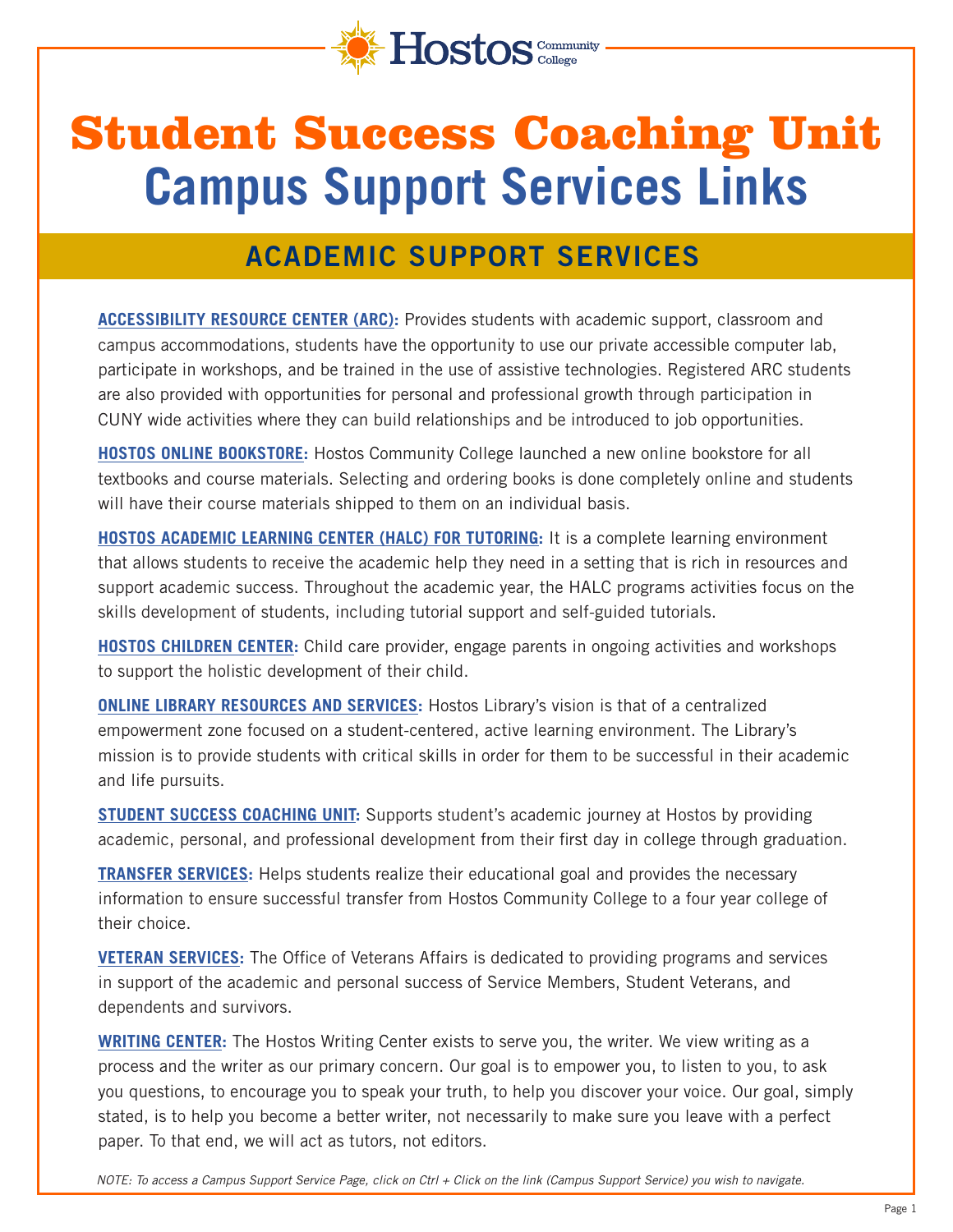

#### **PERSONAL SUPPORT SERVICES**

**[CAREER SERVICES CENTER](https://www.hostos.cuny.edu/Administrative-Offices/Career-Services-Office):** Explore career options, connect academic theory to practice, and acquire real world job skills.

**[COUNSELING SERVICES:](https://www.hostos.cuny.edu/Administrative-Offices/SDEM/Counseling-Services)** The Counseling Center is committed to promoting the psychological health and well-being for registered Hostos students in a confidential and supportive environment. Our staff values acceptance & inclusion and provides ongoing counseling to address concerns, which may interfere with academic success and personal development.

**[CUNY EDGE:](https://www.hostos.cuny.edu/Administrative-Offices/SDEM/CUNY-EDGE)** CUNY EDGE is a partnership between the New York City Human Resources Administration (HRA) and the City University of New York. CUNY EDGE is dedicated to helping CUNY students who are receiving public assistance achieve academic excellence, graduate on time, and find employment.

**[FAMILY EMPOWERMENT PROGRAM \(FEP\):](https://www.hostos.cuny.edu/Administrative-Offices/SDEM/Health-and-Wellness-Center/Contact-Us)** The FEP mission is to provide services to single parents, enrolled full time, and are pregnant or have children between the ages of 0-14 years old. This program helps students in their pursuit to complete their associate degrees, maintain healthy lifestyles, and be self-sufficient and nurturing parents. The program aids parenting students by connecting them to resources within Hostos and in the community.

**[HEALTH AND WELLNESS CENTER](https://www.hostos.cuny.edu/Administrative-Offices/SDEM/Health-and-Wellness-Center):** Provides quality programs utilizing a holistic approach that focuses on healthy lifestyle choices as a means of disease prevention. This is achieved through education, training and collaboration with community-based health service providers. Health Services is also the office responsible for immunization compliance, and together with the Office of Public Safety, is often the primary response unit for on-campus medical emergencies.

**[HOSTOS IMMIGRATION CENTER](https://www.hostos.cuny.edu/Administrative-Offices/SDEM/Immigration-Center):** Provides assistance to current students, faculty and staff and all members of the community, with Naturalization, document replacement/renewal, family petitions, adjustment of status, DACA and TPS.

**[ONE STOP](https://www.hostos.cuny.edu/Programs/One-Stop-Resource-Center/Contact-Us):** Provides FREE referrals to services that can help address the needs of Hostos students so they can remain in school and succeed academically. Its mission is to bridge the information gap separating low-income families from life-changing public benefits, tax credits and other essential services that remain untapped and inaccessible. These basic resources, food, health insurance, child care and tax refunds – increase the likelihood that families are healthy and stable.